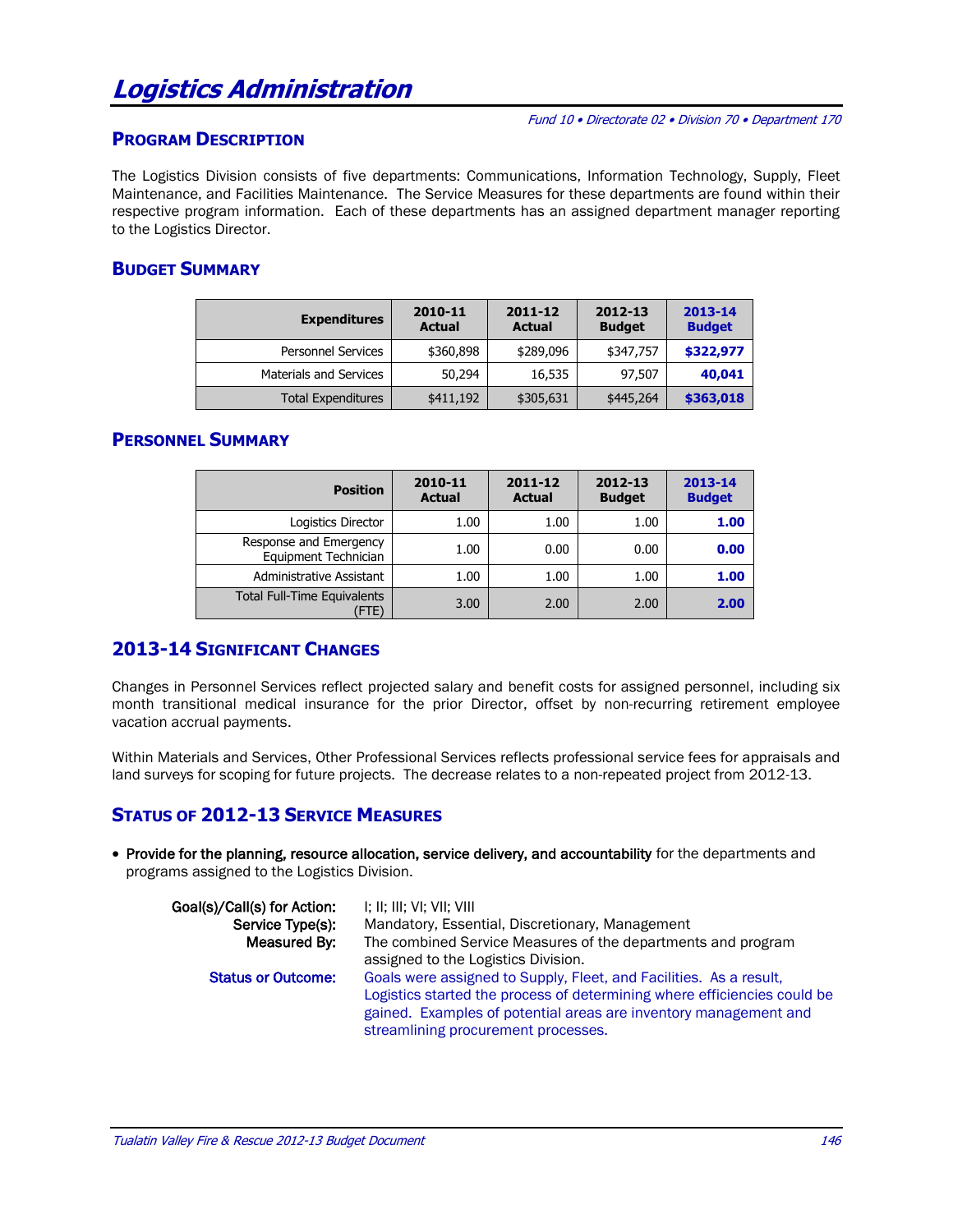#### **STATUS OF 2012-13 SERVICE MEASURES, CONTINUED**

• Administer the Respiratory Protection Program (RPP) to assure compliance with federal and state regulations for all divisions within the District.

| Goal(s)/Call(s) for Action: | I; II; III; VI; VII; VIII                                                                                                                                         |
|-----------------------------|-------------------------------------------------------------------------------------------------------------------------------------------------------------------|
| Service Type(s):            | Mandatory, Management                                                                                                                                             |
| Measured By:                | Annual compliance review and inspection of all divisions' respiratory                                                                                             |
|                             | forms and tests.                                                                                                                                                  |
| <b>Status or Outcome:</b>   | An annual audit was performed in July 2012 by the Respiratory Program<br>Administrator. The District was found to be in compliance with<br>mandatory regulations. |

# **STATUS OF 2012-13 CHANGE STRATEGIES**

• None

#### **ADDITIONAL 2012-13 ACCOMPLISHMENTS**

- The transition to a standard Logistics uniform for Supply, Fleet, Facilities, and Communications staff was completed.
- A system was created and implemented for a universal check-out of all District pool vehicles. Feedback has been 100% positive on the functionality and ease of use.
- Logistics staff and the Capital Projects team coordinated on the completion of Station 65 and the ongoing construction of Station 56/South Operating Center.

# **2013-14 SERVICE MEASURES**

• Provide for the planning, resource allocation, service delivery, and accountability for the departments and programs assigned to the Logistics Division.

| Goal(s)/Call(s) for Action: | I; III; VI; VII/D, 1 and 2; VIII                             |
|-----------------------------|--------------------------------------------------------------|
| Service Type(s):            | Mandatory, Essential, Discretionary, Management              |
| Measured By:                | The combined Service Measures of the departments and program |
|                             | assigned to the Logistics Division.                          |

• Administer the Respiratory Protection Program (RPP) to assure compliance with federal and state regulations for all divisions within the District.

| Goal(s)/Call(s) for Action: | IV: VI/A                                                              |
|-----------------------------|-----------------------------------------------------------------------|
| Service Type(s):            | Mandatory, Management                                                 |
| Measured By:                | Annual compliance review and inspection of all divisions' respiratory |
|                             | forms and tests.                                                      |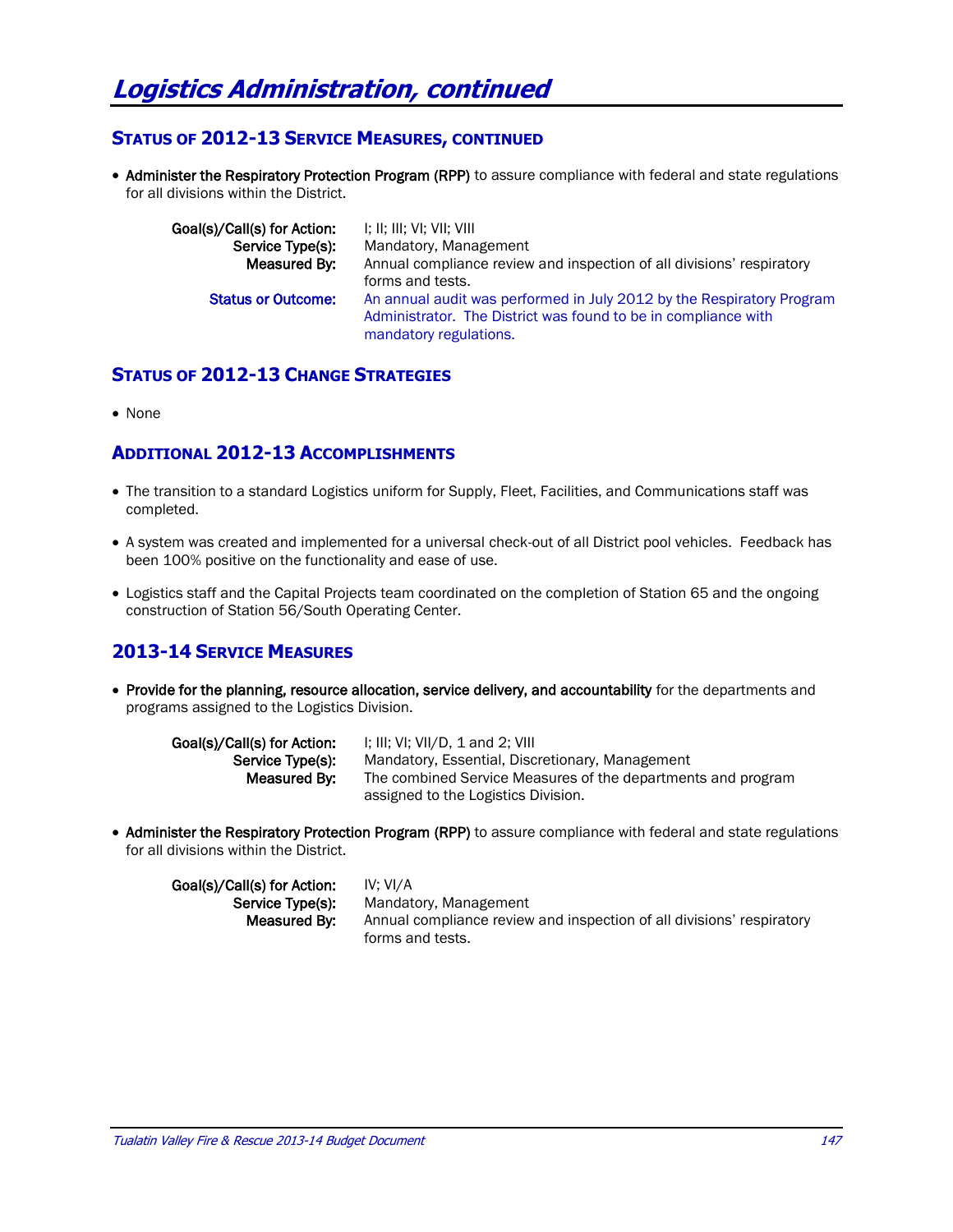## **2013-14 CHANGE STRATEGIES**

 Direct efforts to combine inventory management responsibilities within the Logistics Division.

| Goal(s)/Call(s) for Action: | $VI/5$ ; VII/1 and 2                                                                                                                                                                    |
|-----------------------------|-----------------------------------------------------------------------------------------------------------------------------------------------------------------------------------------|
| <b>Budget Impact:</b>       | Resource neutral                                                                                                                                                                        |
| Duration:                   | Year 2 of 3                                                                                                                                                                             |
| <b>Budget Description:</b>  | Continue to identify opportunities to combine inventory procurement<br>and management within Logistics. Depending on the outcome, focus on<br>development, testing, and implementation. |
| Partner(s):                 | Fleet, Facilities, Information Technology, Communications, Supply,<br>Finance.                                                                                                          |